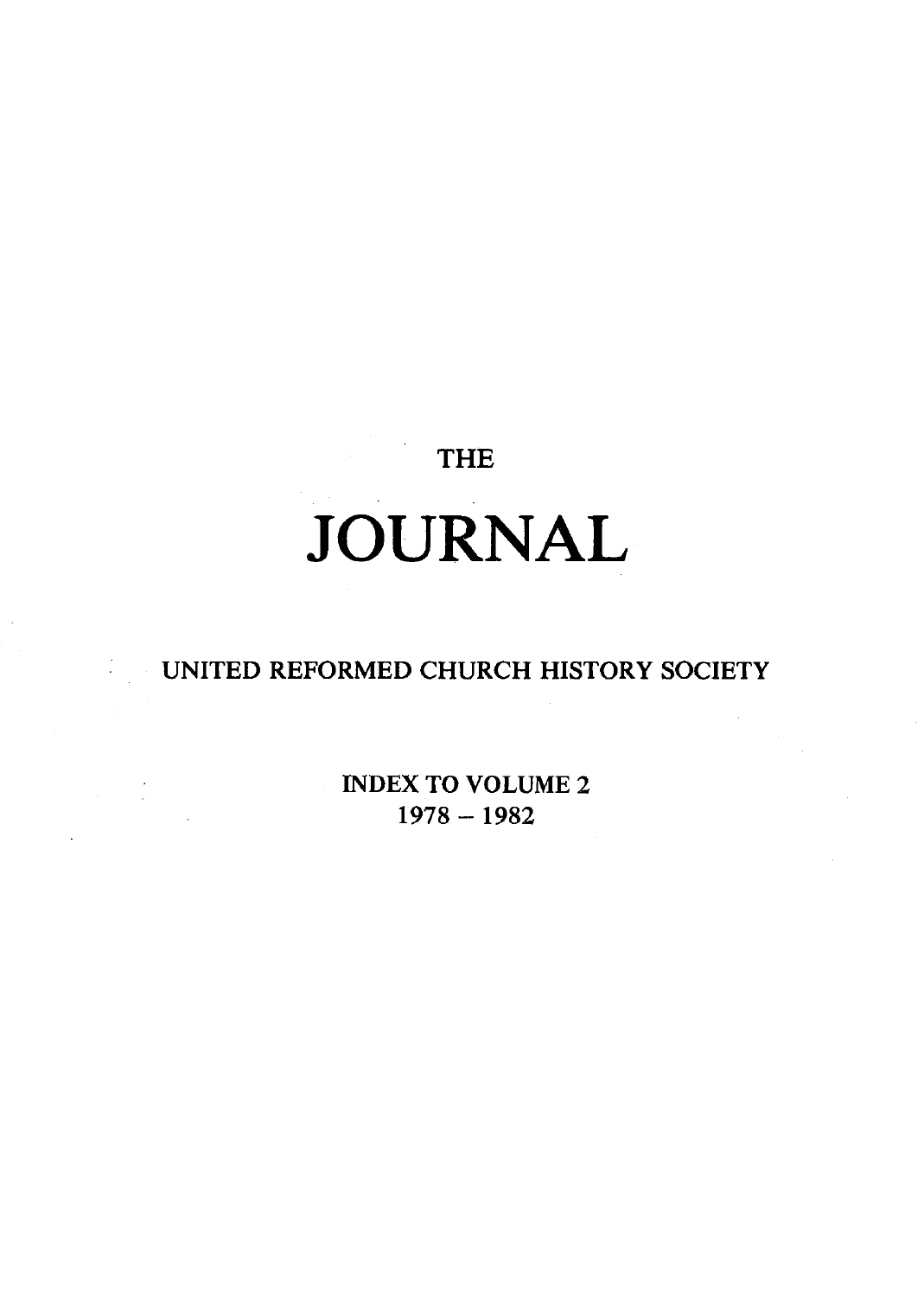#### **THE JOURNAL of the UNITED REFORMED CHURCH HISTORY SOCIETY INDEX TO VOLUME 2**

#### **1978-1982**

*AUTHORS* 

| (Review articles of single titles are indexed under reviews)           |                |  |
|------------------------------------------------------------------------|----------------|--|
| Binfield, Clyde: Asquith: The Formation of a Prime Minister (1980)     |                |  |
| Lecture)                                                               | 204            |  |
| -- Congregationalism's Baptist Grandmothers and Methodist Great        |                |  |
| Aunts: The Place of Family in a 'Felt' Religion.                       | $\overline{c}$ |  |
| ----: Richard Norman Shaw: A Further Note.                             | 79             |  |
| Calder, Ralph F.G.: The Protestant Union: A Brief Sketch.              | 75             |  |
| Caplan, Neil S.: George Gilbert's Preaching Diary for 1784 and 1785.   | 343            |  |
| Carwardine, Richard: American Evangelical Protestantism and the Reform |                |  |
| Impulse (Review Article)                                               | 153            |  |
| ----: American Evangelicals and the Pursuit of a Teetotal Millennium   |                |  |
| (Review Article)                                                       | 307            |  |
| -- : Methodism, the New Dissent and American Revivalism.               | 46             |  |
| Davies, Pennar: Some Eighteenth Century Welsh Hymnwriters.             |                |  |
| $(1982)$ lecture)                                                      | 322            |  |
| Hine, M.: Dissenting Meeting Places in the City of London.             | 17             |  |
| Huxtable, John: Ernest Alexander Payne, 19 February 1902 -             |                |  |
| 14 January 1980.                                                       | 151            |  |
| -- : Ordination: Aspects of a Tradition. (1979 Lecture)                | 94             |  |
| Ion, A. Hamish: English and Canadian Presbyterians in Taiwan 1895-     |                |  |
| 1925: A Brief Survey.                                                  | 107            |  |
| Johnson, Dale A: The End of the 'Evidences': A Study of Nonconformist  |                |  |
| Theological Transition.                                                | 62             |  |
| Johnson, Mark D.: Thomas Gasquoine and the Origins of the Leicester    |                |  |
| Conference.                                                            | 345            |  |
| Knox, R. Buick: James Hamilton and English Presbyterianism.            | 286            |  |
| Matar, Nabil I.: Peter Sterry and Morgan Llwyd.                        | 275            |  |
| - Peter Sterry, the Millennium and Oliver Cromwell.                    | 334            |  |
| Moody, Michael E.: New Light on Francis Johnson at Cambridge 1589-     |                |  |
| 1589/60.                                                               | 144            |  |
| - : Puritan versus Separatist: A New Letter.                           | 243            |  |
| ----: Separatists in Prison: John Johnson's Petition on Behalf of his  |                |  |
| Sons to Lord Burghley 1 July 1594.                                     | 175            |  |
| Norris, R: Some Dutch Influences upon the Independents at the          |                |  |
| Westminster Assembly.                                                  | 177            |  |
| Nuttall, Geoffrey F.: Ernest Alexander Payne 19 February 1902-         |                |  |
| 14 February 1980.                                                      | 150            |  |
| ----: Methodism and the Older Dissent: Some Perspectives.              | 259            |  |
|                                                                        |                |  |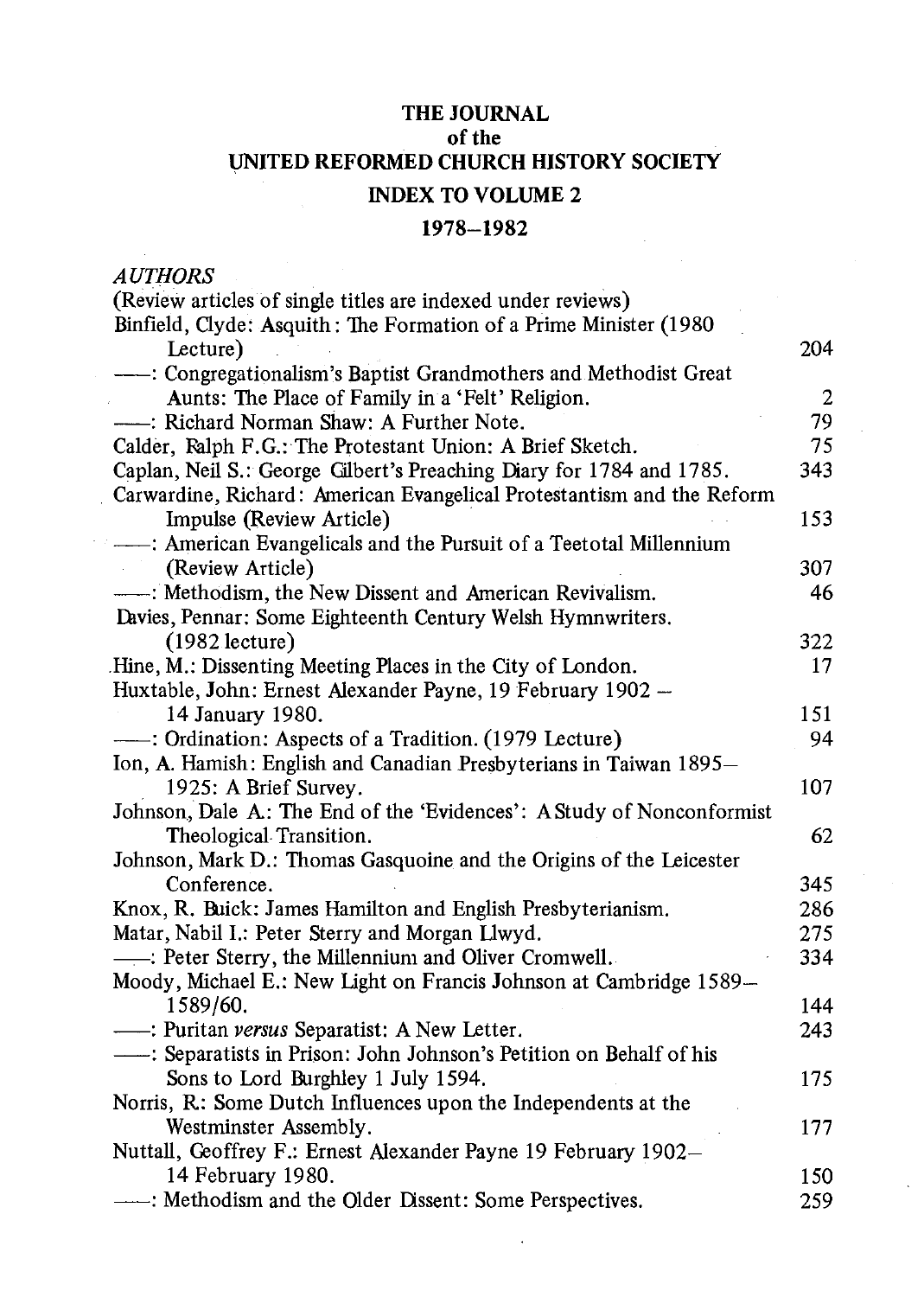| Orchard, Stephen: Fakenham Academy in 1845.                                                          | 9             |
|------------------------------------------------------------------------------------------------------|---------------|
| ---: Henry Barrowe's 'A True Description' 1589: a copy found                                         |               |
| at Cheshunt College.                                                                                 | 330           |
| Roper, Frances H.: 'One of the finest pieces in the English Language':                               |               |
| Henry Grove, A Note.                                                                                 | 147           |
| Sell, Alan P.F.: Henry Rogers and The Eclipse of Faith.                                              | 128           |
| -- : John Howe's Eclectic Theism.                                                                    | 187           |
| Smith, Andrew A.: On the appointment of a Pew-opener.                                                | 279           |
| Spinks, B.D.: A Precursor to Dr W.E. Orchard's Divine Service?                                       | 73            |
| Taylor, John H.: The Kent County Association Meetings of 1898.                                       | 77            |
| Thompson, David M.: Scottish Influence on the English Churches in the                                |               |
| Nineteenth Century. (1978 Lecture).                                                                  | 30            |
| Watts, Michael R: 'The Hateful Mystery': Nonconformists and Hell. (1981-                             |               |
| Lecture).                                                                                            | $248^{\circ}$ |
| Willen, Diane: Robert Browne and the Dilemma of Religious Dissent.                                   | .166          |
|                                                                                                      |               |
| <i>LECTURES</i>                                                                                      |               |
| Thompson, David M.: Scottish Influence on the English Churches in<br>1978<br>the Nineteenth Century. | 30            |
| Huxtable, John: Ordination: Aspects of a Tradition.<br>1979                                          | 94            |
| Binfield, Clyde: Asquith: The Formation of a Prime Minister.<br>1980                                 | 204           |
| Watts, M.R.: 'The Hateful Mystery': Nonconformists and Hell.<br>1981                                 | 248           |
| Davies, Pennar: Some Eighteenth Century Welsh Hymnwriters.<br>1982                                   | 322           |
|                                                                                                      |               |
| <b>OBITU ARIES</b>                                                                                   |               |
| Anderson, J.H.                                                                                       | 1             |
| Martin, R.G.                                                                                         | 61            |
| Newport, J.E.                                                                                        | 1             |
| Payne, Ernest A.<br>127, 150                                                                         |               |
|                                                                                                      |               |
| REVIEWS                                                                                              |               |
| Abraham, W.J.: The Divine Inspiration of Holy Scripture (1981)                                       | 315           |
| Bebbington, D.W.: The Nonconformist Conscience. Chapel and Politics                                  |               |
| 1870-1914. (1982)                                                                                    | 319           |
| - Patterns in History (1979)                                                                         | 196           |
| Bercovitch, R.: The American Jeremiad (1978)                                                         | 307           |
| Binfield, C.: Belmont's Portias: Victorian Nonconformists and Middle-class                           |               |
| Education for Girls (1981)                                                                           | 316           |
| ----: So Down to Prayers: Studies in English Nonconformity 1780-1920                                 |               |
| (1977)                                                                                               | 22            |
| Binney, M. (and P. Burman): Change and Decay: The Future of our                                      |               |
| Churches $(1977)$                                                                                    | 26            |
| : Chapels and Churches: Who Cares? (1977)                                                            | 26            |
| Bonsall, H.E. (and Edwin H. Robertson): Westbourne Park 1877-1977<br>(1978)                          | 92            |
|                                                                                                      |               |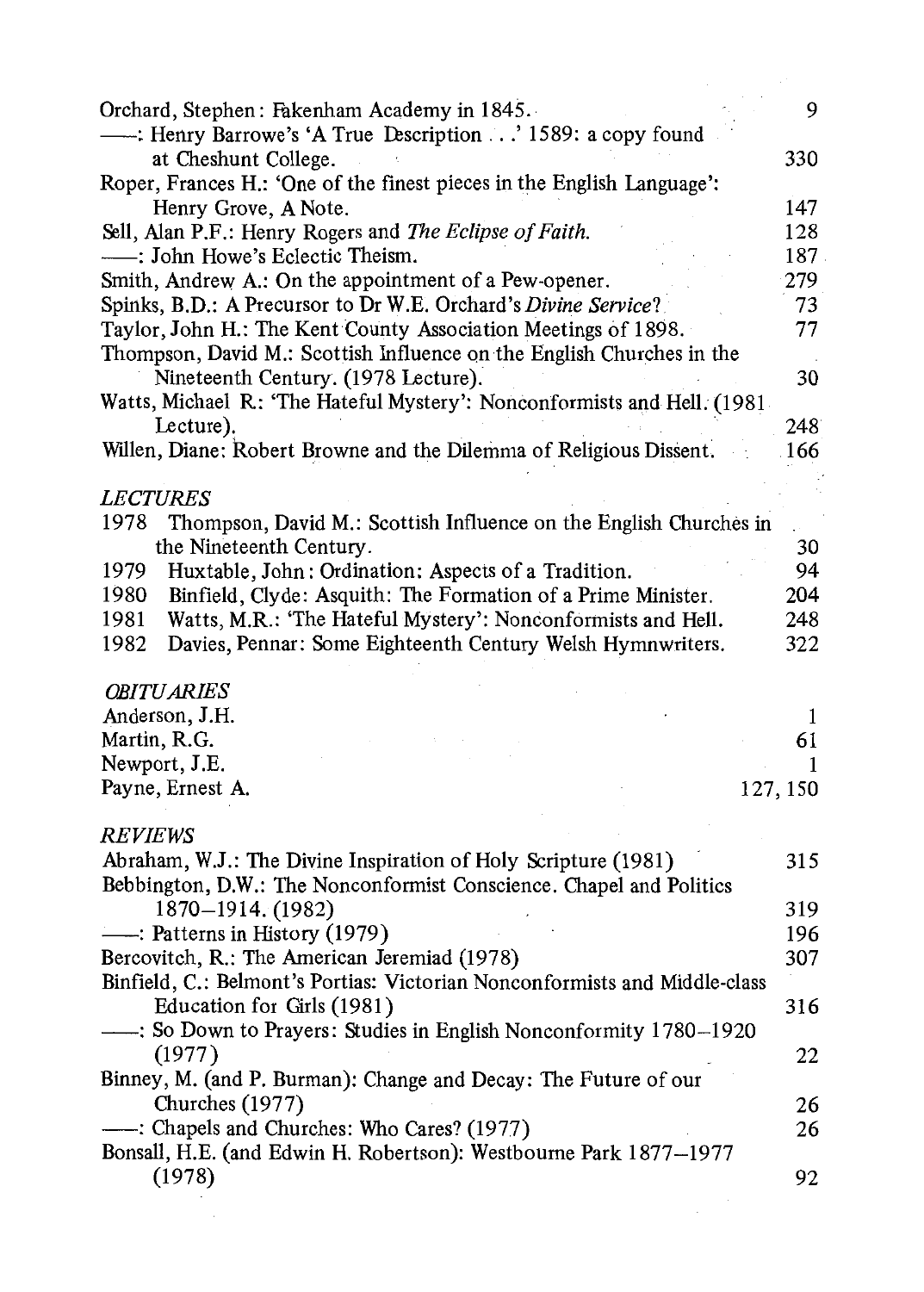| Bulloch, J. (and A.L. Drummond): The Church in late Victorian Scotland    |      |
|---------------------------------------------------------------------------|------|
| 1874-1900 (1978)                                                          | 82   |
| Burman, P. (and M. Binney): Change and Decay: The Future of our           |      |
| Churches (1977)                                                           | 26   |
| ---: Chapels and Churches: Who Cares? (1977)                              | 26   |
| Calvin, J. (translated Fraser, J.W.): Concerning Scandals (1979)          | 122  |
| Cameron, George G.: The Scots Kirk in London (1979)                       | 161  |
| Carwardine, Richard: Transatlantic Revivalism: Popular Evangelicalism in  |      |
| Britain and America 1790-1865 (1978)                                      | 162  |
| Caskey, M.: Chariot of Fire: Religion and the Beecher Family (1978)       | 153. |
| Christman, W.J.: The Christman File (1978)                                | 92   |
| Clark, C.E.: Henry Ward Beecher: Spokesman for a Middle-Class America.    |      |
| (1978)                                                                    | 200  |
| Clark, P.: English Provincial Society from the Reformation to the         |      |
| Revolution: Religion, Politics and Society in Kent 1500-1640 (1977)       | 20   |
| Cleaves, R.W.: Congregationalism 1960-1976: the story of the              |      |
| Federation. (1977)                                                        | 25   |
| Coles, Malcolm: I will build my Church: the story of the Congregational   |      |
| Union of Ireland $1829 - 1979$ (nd)                                       | 122  |
| Collinson, P.: Archbishop Grindal 1519-1583: The Struggle for a           |      |
| Reformed Church (1979)                                                    | 245  |
| Cutt, M.N.: Ministering Angels: A Study of Nineteenth Century Evangelical |      |
| Writing for Children (1979)                                               | 199  |
| Davie, D.: A Gathered Church: the Literature of the English Dissenting    |      |
| Interest 1700-1930 (1978)                                                 | - 55 |
| ---: (ed.): The New Oxford Book of Christian Verse (1981)                 | 314  |
| Dawson, Percy G.: The Puget Family in England (nd)                        | 21   |
| Deacon, M.: Philip Doddridge of Northampton (1980)                        | 197  |
| Dillistone, F.W.: C.H. Dodd: Interpreter of the New Testament (1977)      | 86   |
| Doe, Vanessa S. (ed.): The Diary of James Clegg of Chapel-en-le-Frith     |      |
| Part 1 (1978)                                                             | 112  |
| Drummond, A.L. (and J. Bulloch): The Church in late Victorian Scotland    |      |
| 1874-1900 (1978)                                                          | 82   |
| Goodall, Norman: Second Fiddle (1979)                                     | 121  |
| Gowland, D.A. (and Alan J. Hayes): Scottish Methodism in the Early        |      |
| Victorian Period (1981)                                                   | 315  |
| Green, Alfred: Growing up in Attercliffe (1981)                           | 283  |
| Gregory, I.: Belper Congregational Church (nd)                            | 87   |
| Hamer, D.A.: The Politics of Electoral Pressure (1977)                    | 80   |
| Handy, Robert T.: A History of the Churches in the United States and      |      |
| Canada (1976)                                                             | 27   |
| Hayes, A.J. (and Gowland, D.A.): Scottish Methodism in the Early          |      |
| Victorian Period (1981)                                                   | 315  |
| Heron, Alasdair I.C. (ed.): The Westminster Confession in the Church of   |      |
| Today (1982)                                                              | 354  |
| Hill, Christopher: Milton and the English Revolution (1979)               | 117  |
|                                                                           |      |

 $\mathcal{L}^{\text{max}}_{\text{max}}$  .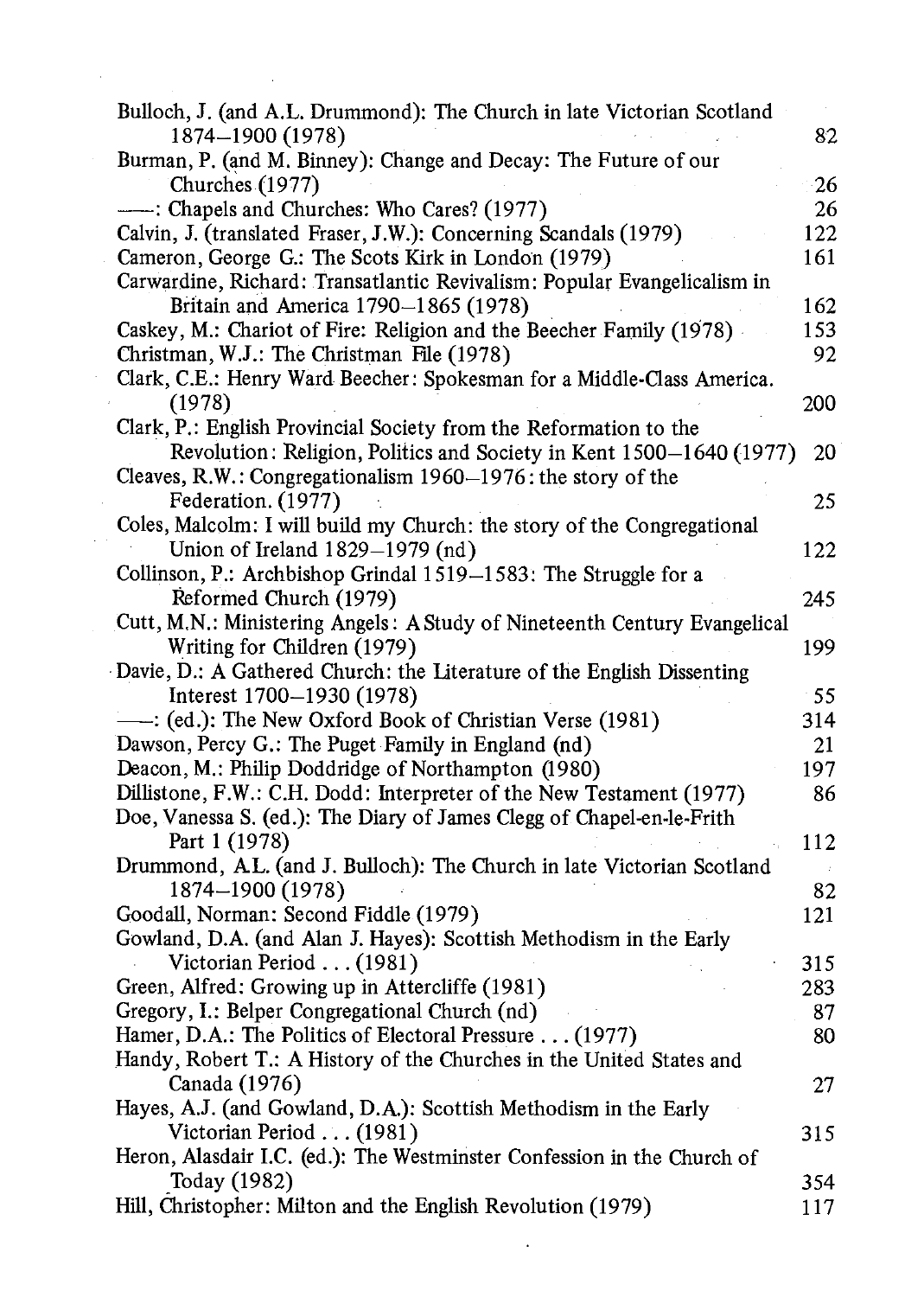| Hodgkins, J.R.: The History of Cliff Town Congregational Church,<br>87<br>Southend-on-Sea 1799-1972 (nd)<br>Jackson, Eleanor M.: Red Tape and the Gospel: A Study of the significance<br>of the ecumenical missionary struggle of William Paton 1886-1943<br>312<br>(1980)<br>Johnson, P.E.: A Shopkeeper's Millennium: Society and Revivalism in<br>Rochester, New York 1815-1837 (1978)<br>307<br>354<br>Keeble, N.H.: Richard Baxter: Puritan Man of Letters (1982)<br>Kendall, R.T.: Calvin and English Calvinism to 1649 (1979)<br>196<br>Kent, J.: Holding the Fort: Studies in Victorian Revivalism (1978)<br>91.<br>Kirk, James (ed.): The Second Book of Discipline (1980)<br>282<br>163<br>Knight, G.A.F.: What Next? (1980)<br>Knox, R. Buick (ed.): Reformation, Conformity and Dissent: Essays in<br>honour of Geoffrey Nuttall (1977)<br>60<br>-: Westminster College, Cambridge (1979)<br>90.<br>Lambert, M.: Medieval Heresy: Popular Movements from Bogomil to Hus<br>(1977)<br>.59<br>Lamont, W.M.: Richard Baxter and the Millennium (1979)<br>161<br>Laqueur, Thomas: Religion and Respectability: Sunday Schools and<br>Working Class Culture 1780-1850 (1976)<br>88<br>Loveland, Anne C.: Southern Evangelicals and the Social Order 1800-<br>307<br>1860 (1980)<br>McCracken, J.: Politics and Christianity in Malawi 1875-1940 (1977)<br>88<br>McDonald, F.: Monument to Faith: A History of the URC Aston Tirrold,<br>$Oxon$ (nd)<br>87<br>Machin, G.I.T.: Politics and the Churches in Great Britain 1832-68 (1977)<br>318<br>153<br>Mathews, D.G.: Religion in the Old South (1977)<br>Moore, R.I.: The Origins of European Dissent (1977)<br>59<br>Moorhead, J.H.: American Apocalypse: Yankee Protestants and the Civil<br>War 1860-1869 (1978)<br>153<br>Murray, E.: Caught in the Web of Words (1977)<br>123<br>194<br>Nuttall, G.F.: Calendar of the Correspondence of Philip Doddridge (1979)<br>-- : New College, London and its Library (1977)<br>21<br>Obelkevich, J.: Religion and Rural Society: South Lindsey 1825-75 (1976)<br>24<br>Powell, Ken: The Fall of Zion: Northern Chapel Architecture and its Future<br>283<br>(1980)<br>Robertson, E.H. (and H.E. Bonsall): Westbourne Park 1877-1977 (1978)<br>92<br>Rorabaugh, M.J.: The Alcoholic Republic: An American Tradition (1979)<br>307<br>Schor, Joel: Henry Highland Garnet: A voice of black radicalism in the<br>nineteenth century (1977)<br>27<br>Sell, Alan P.F.: Robert Mackintosh: Theologian of Integrity (1977)<br>90<br>Sellers, Ian: Nineteenth Century Liverpool and the Novelists (1979)<br>123<br>-- : Nineteenth Century Nonconformity (1977)<br>23 | Hilton, D. (comp.): Six Men and a Pulpit (1980)               | 246 |
|---------------------------------------------------------------------------------------------------------------------------------------------------------------------------------------------------------------------------------------------------------------------------------------------------------------------------------------------------------------------------------------------------------------------------------------------------------------------------------------------------------------------------------------------------------------------------------------------------------------------------------------------------------------------------------------------------------------------------------------------------------------------------------------------------------------------------------------------------------------------------------------------------------------------------------------------------------------------------------------------------------------------------------------------------------------------------------------------------------------------------------------------------------------------------------------------------------------------------------------------------------------------------------------------------------------------------------------------------------------------------------------------------------------------------------------------------------------------------------------------------------------------------------------------------------------------------------------------------------------------------------------------------------------------------------------------------------------------------------------------------------------------------------------------------------------------------------------------------------------------------------------------------------------------------------------------------------------------------------------------------------------------------------------------------------------------------------------------------------------------------------------------------------------------------------------------------------------------------------------------------------------------------------------------------------------------------------------------------------------------------------------------------------------------------------------------------------------------------------------------------------------------------------------------------------------------------------------------------------------------------------------------------------------------|---------------------------------------------------------------|-----|
|                                                                                                                                                                                                                                                                                                                                                                                                                                                                                                                                                                                                                                                                                                                                                                                                                                                                                                                                                                                                                                                                                                                                                                                                                                                                                                                                                                                                                                                                                                                                                                                                                                                                                                                                                                                                                                                                                                                                                                                                                                                                                                                                                                                                                                                                                                                                                                                                                                                                                                                                                                                                                                                                     |                                                               |     |
|                                                                                                                                                                                                                                                                                                                                                                                                                                                                                                                                                                                                                                                                                                                                                                                                                                                                                                                                                                                                                                                                                                                                                                                                                                                                                                                                                                                                                                                                                                                                                                                                                                                                                                                                                                                                                                                                                                                                                                                                                                                                                                                                                                                                                                                                                                                                                                                                                                                                                                                                                                                                                                                                     |                                                               |     |
|                                                                                                                                                                                                                                                                                                                                                                                                                                                                                                                                                                                                                                                                                                                                                                                                                                                                                                                                                                                                                                                                                                                                                                                                                                                                                                                                                                                                                                                                                                                                                                                                                                                                                                                                                                                                                                                                                                                                                                                                                                                                                                                                                                                                                                                                                                                                                                                                                                                                                                                                                                                                                                                                     |                                                               |     |
|                                                                                                                                                                                                                                                                                                                                                                                                                                                                                                                                                                                                                                                                                                                                                                                                                                                                                                                                                                                                                                                                                                                                                                                                                                                                                                                                                                                                                                                                                                                                                                                                                                                                                                                                                                                                                                                                                                                                                                                                                                                                                                                                                                                                                                                                                                                                                                                                                                                                                                                                                                                                                                                                     |                                                               |     |
|                                                                                                                                                                                                                                                                                                                                                                                                                                                                                                                                                                                                                                                                                                                                                                                                                                                                                                                                                                                                                                                                                                                                                                                                                                                                                                                                                                                                                                                                                                                                                                                                                                                                                                                                                                                                                                                                                                                                                                                                                                                                                                                                                                                                                                                                                                                                                                                                                                                                                                                                                                                                                                                                     |                                                               |     |
|                                                                                                                                                                                                                                                                                                                                                                                                                                                                                                                                                                                                                                                                                                                                                                                                                                                                                                                                                                                                                                                                                                                                                                                                                                                                                                                                                                                                                                                                                                                                                                                                                                                                                                                                                                                                                                                                                                                                                                                                                                                                                                                                                                                                                                                                                                                                                                                                                                                                                                                                                                                                                                                                     |                                                               |     |
|                                                                                                                                                                                                                                                                                                                                                                                                                                                                                                                                                                                                                                                                                                                                                                                                                                                                                                                                                                                                                                                                                                                                                                                                                                                                                                                                                                                                                                                                                                                                                                                                                                                                                                                                                                                                                                                                                                                                                                                                                                                                                                                                                                                                                                                                                                                                                                                                                                                                                                                                                                                                                                                                     |                                                               |     |
|                                                                                                                                                                                                                                                                                                                                                                                                                                                                                                                                                                                                                                                                                                                                                                                                                                                                                                                                                                                                                                                                                                                                                                                                                                                                                                                                                                                                                                                                                                                                                                                                                                                                                                                                                                                                                                                                                                                                                                                                                                                                                                                                                                                                                                                                                                                                                                                                                                                                                                                                                                                                                                                                     |                                                               |     |
|                                                                                                                                                                                                                                                                                                                                                                                                                                                                                                                                                                                                                                                                                                                                                                                                                                                                                                                                                                                                                                                                                                                                                                                                                                                                                                                                                                                                                                                                                                                                                                                                                                                                                                                                                                                                                                                                                                                                                                                                                                                                                                                                                                                                                                                                                                                                                                                                                                                                                                                                                                                                                                                                     |                                                               |     |
|                                                                                                                                                                                                                                                                                                                                                                                                                                                                                                                                                                                                                                                                                                                                                                                                                                                                                                                                                                                                                                                                                                                                                                                                                                                                                                                                                                                                                                                                                                                                                                                                                                                                                                                                                                                                                                                                                                                                                                                                                                                                                                                                                                                                                                                                                                                                                                                                                                                                                                                                                                                                                                                                     |                                                               |     |
|                                                                                                                                                                                                                                                                                                                                                                                                                                                                                                                                                                                                                                                                                                                                                                                                                                                                                                                                                                                                                                                                                                                                                                                                                                                                                                                                                                                                                                                                                                                                                                                                                                                                                                                                                                                                                                                                                                                                                                                                                                                                                                                                                                                                                                                                                                                                                                                                                                                                                                                                                                                                                                                                     |                                                               |     |
|                                                                                                                                                                                                                                                                                                                                                                                                                                                                                                                                                                                                                                                                                                                                                                                                                                                                                                                                                                                                                                                                                                                                                                                                                                                                                                                                                                                                                                                                                                                                                                                                                                                                                                                                                                                                                                                                                                                                                                                                                                                                                                                                                                                                                                                                                                                                                                                                                                                                                                                                                                                                                                                                     |                                                               |     |
|                                                                                                                                                                                                                                                                                                                                                                                                                                                                                                                                                                                                                                                                                                                                                                                                                                                                                                                                                                                                                                                                                                                                                                                                                                                                                                                                                                                                                                                                                                                                                                                                                                                                                                                                                                                                                                                                                                                                                                                                                                                                                                                                                                                                                                                                                                                                                                                                                                                                                                                                                                                                                                                                     |                                                               |     |
|                                                                                                                                                                                                                                                                                                                                                                                                                                                                                                                                                                                                                                                                                                                                                                                                                                                                                                                                                                                                                                                                                                                                                                                                                                                                                                                                                                                                                                                                                                                                                                                                                                                                                                                                                                                                                                                                                                                                                                                                                                                                                                                                                                                                                                                                                                                                                                                                                                                                                                                                                                                                                                                                     |                                                               |     |
|                                                                                                                                                                                                                                                                                                                                                                                                                                                                                                                                                                                                                                                                                                                                                                                                                                                                                                                                                                                                                                                                                                                                                                                                                                                                                                                                                                                                                                                                                                                                                                                                                                                                                                                                                                                                                                                                                                                                                                                                                                                                                                                                                                                                                                                                                                                                                                                                                                                                                                                                                                                                                                                                     |                                                               |     |
|                                                                                                                                                                                                                                                                                                                                                                                                                                                                                                                                                                                                                                                                                                                                                                                                                                                                                                                                                                                                                                                                                                                                                                                                                                                                                                                                                                                                                                                                                                                                                                                                                                                                                                                                                                                                                                                                                                                                                                                                                                                                                                                                                                                                                                                                                                                                                                                                                                                                                                                                                                                                                                                                     |                                                               |     |
|                                                                                                                                                                                                                                                                                                                                                                                                                                                                                                                                                                                                                                                                                                                                                                                                                                                                                                                                                                                                                                                                                                                                                                                                                                                                                                                                                                                                                                                                                                                                                                                                                                                                                                                                                                                                                                                                                                                                                                                                                                                                                                                                                                                                                                                                                                                                                                                                                                                                                                                                                                                                                                                                     |                                                               |     |
|                                                                                                                                                                                                                                                                                                                                                                                                                                                                                                                                                                                                                                                                                                                                                                                                                                                                                                                                                                                                                                                                                                                                                                                                                                                                                                                                                                                                                                                                                                                                                                                                                                                                                                                                                                                                                                                                                                                                                                                                                                                                                                                                                                                                                                                                                                                                                                                                                                                                                                                                                                                                                                                                     |                                                               |     |
|                                                                                                                                                                                                                                                                                                                                                                                                                                                                                                                                                                                                                                                                                                                                                                                                                                                                                                                                                                                                                                                                                                                                                                                                                                                                                                                                                                                                                                                                                                                                                                                                                                                                                                                                                                                                                                                                                                                                                                                                                                                                                                                                                                                                                                                                                                                                                                                                                                                                                                                                                                                                                                                                     |                                                               |     |
|                                                                                                                                                                                                                                                                                                                                                                                                                                                                                                                                                                                                                                                                                                                                                                                                                                                                                                                                                                                                                                                                                                                                                                                                                                                                                                                                                                                                                                                                                                                                                                                                                                                                                                                                                                                                                                                                                                                                                                                                                                                                                                                                                                                                                                                                                                                                                                                                                                                                                                                                                                                                                                                                     |                                                               |     |
|                                                                                                                                                                                                                                                                                                                                                                                                                                                                                                                                                                                                                                                                                                                                                                                                                                                                                                                                                                                                                                                                                                                                                                                                                                                                                                                                                                                                                                                                                                                                                                                                                                                                                                                                                                                                                                                                                                                                                                                                                                                                                                                                                                                                                                                                                                                                                                                                                                                                                                                                                                                                                                                                     |                                                               |     |
|                                                                                                                                                                                                                                                                                                                                                                                                                                                                                                                                                                                                                                                                                                                                                                                                                                                                                                                                                                                                                                                                                                                                                                                                                                                                                                                                                                                                                                                                                                                                                                                                                                                                                                                                                                                                                                                                                                                                                                                                                                                                                                                                                                                                                                                                                                                                                                                                                                                                                                                                                                                                                                                                     |                                                               |     |
|                                                                                                                                                                                                                                                                                                                                                                                                                                                                                                                                                                                                                                                                                                                                                                                                                                                                                                                                                                                                                                                                                                                                                                                                                                                                                                                                                                                                                                                                                                                                                                                                                                                                                                                                                                                                                                                                                                                                                                                                                                                                                                                                                                                                                                                                                                                                                                                                                                                                                                                                                                                                                                                                     |                                                               |     |
|                                                                                                                                                                                                                                                                                                                                                                                                                                                                                                                                                                                                                                                                                                                                                                                                                                                                                                                                                                                                                                                                                                                                                                                                                                                                                                                                                                                                                                                                                                                                                                                                                                                                                                                                                                                                                                                                                                                                                                                                                                                                                                                                                                                                                                                                                                                                                                                                                                                                                                                                                                                                                                                                     |                                                               |     |
|                                                                                                                                                                                                                                                                                                                                                                                                                                                                                                                                                                                                                                                                                                                                                                                                                                                                                                                                                                                                                                                                                                                                                                                                                                                                                                                                                                                                                                                                                                                                                                                                                                                                                                                                                                                                                                                                                                                                                                                                                                                                                                                                                                                                                                                                                                                                                                                                                                                                                                                                                                                                                                                                     |                                                               |     |
|                                                                                                                                                                                                                                                                                                                                                                                                                                                                                                                                                                                                                                                                                                                                                                                                                                                                                                                                                                                                                                                                                                                                                                                                                                                                                                                                                                                                                                                                                                                                                                                                                                                                                                                                                                                                                                                                                                                                                                                                                                                                                                                                                                                                                                                                                                                                                                                                                                                                                                                                                                                                                                                                     |                                                               |     |
|                                                                                                                                                                                                                                                                                                                                                                                                                                                                                                                                                                                                                                                                                                                                                                                                                                                                                                                                                                                                                                                                                                                                                                                                                                                                                                                                                                                                                                                                                                                                                                                                                                                                                                                                                                                                                                                                                                                                                                                                                                                                                                                                                                                                                                                                                                                                                                                                                                                                                                                                                                                                                                                                     |                                                               |     |
|                                                                                                                                                                                                                                                                                                                                                                                                                                                                                                                                                                                                                                                                                                                                                                                                                                                                                                                                                                                                                                                                                                                                                                                                                                                                                                                                                                                                                                                                                                                                                                                                                                                                                                                                                                                                                                                                                                                                                                                                                                                                                                                                                                                                                                                                                                                                                                                                                                                                                                                                                                                                                                                                     |                                                               |     |
|                                                                                                                                                                                                                                                                                                                                                                                                                                                                                                                                                                                                                                                                                                                                                                                                                                                                                                                                                                                                                                                                                                                                                                                                                                                                                                                                                                                                                                                                                                                                                                                                                                                                                                                                                                                                                                                                                                                                                                                                                                                                                                                                                                                                                                                                                                                                                                                                                                                                                                                                                                                                                                                                     |                                                               |     |
|                                                                                                                                                                                                                                                                                                                                                                                                                                                                                                                                                                                                                                                                                                                                                                                                                                                                                                                                                                                                                                                                                                                                                                                                                                                                                                                                                                                                                                                                                                                                                                                                                                                                                                                                                                                                                                                                                                                                                                                                                                                                                                                                                                                                                                                                                                                                                                                                                                                                                                                                                                                                                                                                     |                                                               |     |
|                                                                                                                                                                                                                                                                                                                                                                                                                                                                                                                                                                                                                                                                                                                                                                                                                                                                                                                                                                                                                                                                                                                                                                                                                                                                                                                                                                                                                                                                                                                                                                                                                                                                                                                                                                                                                                                                                                                                                                                                                                                                                                                                                                                                                                                                                                                                                                                                                                                                                                                                                                                                                                                                     |                                                               |     |
|                                                                                                                                                                                                                                                                                                                                                                                                                                                                                                                                                                                                                                                                                                                                                                                                                                                                                                                                                                                                                                                                                                                                                                                                                                                                                                                                                                                                                                                                                                                                                                                                                                                                                                                                                                                                                                                                                                                                                                                                                                                                                                                                                                                                                                                                                                                                                                                                                                                                                                                                                                                                                                                                     |                                                               |     |
|                                                                                                                                                                                                                                                                                                                                                                                                                                                                                                                                                                                                                                                                                                                                                                                                                                                                                                                                                                                                                                                                                                                                                                                                                                                                                                                                                                                                                                                                                                                                                                                                                                                                                                                                                                                                                                                                                                                                                                                                                                                                                                                                                                                                                                                                                                                                                                                                                                                                                                                                                                                                                                                                     |                                                               |     |
|                                                                                                                                                                                                                                                                                                                                                                                                                                                                                                                                                                                                                                                                                                                                                                                                                                                                                                                                                                                                                                                                                                                                                                                                                                                                                                                                                                                                                                                                                                                                                                                                                                                                                                                                                                                                                                                                                                                                                                                                                                                                                                                                                                                                                                                                                                                                                                                                                                                                                                                                                                                                                                                                     |                                                               |     |
|                                                                                                                                                                                                                                                                                                                                                                                                                                                                                                                                                                                                                                                                                                                                                                                                                                                                                                                                                                                                                                                                                                                                                                                                                                                                                                                                                                                                                                                                                                                                                                                                                                                                                                                                                                                                                                                                                                                                                                                                                                                                                                                                                                                                                                                                                                                                                                                                                                                                                                                                                                                                                                                                     |                                                               |     |
|                                                                                                                                                                                                                                                                                                                                                                                                                                                                                                                                                                                                                                                                                                                                                                                                                                                                                                                                                                                                                                                                                                                                                                                                                                                                                                                                                                                                                                                                                                                                                                                                                                                                                                                                                                                                                                                                                                                                                                                                                                                                                                                                                                                                                                                                                                                                                                                                                                                                                                                                                                                                                                                                     |                                                               |     |
|                                                                                                                                                                                                                                                                                                                                                                                                                                                                                                                                                                                                                                                                                                                                                                                                                                                                                                                                                                                                                                                                                                                                                                                                                                                                                                                                                                                                                                                                                                                                                                                                                                                                                                                                                                                                                                                                                                                                                                                                                                                                                                                                                                                                                                                                                                                                                                                                                                                                                                                                                                                                                                                                     |                                                               |     |
|                                                                                                                                                                                                                                                                                                                                                                                                                                                                                                                                                                                                                                                                                                                                                                                                                                                                                                                                                                                                                                                                                                                                                                                                                                                                                                                                                                                                                                                                                                                                                                                                                                                                                                                                                                                                                                                                                                                                                                                                                                                                                                                                                                                                                                                                                                                                                                                                                                                                                                                                                                                                                                                                     |                                                               |     |
|                                                                                                                                                                                                                                                                                                                                                                                                                                                                                                                                                                                                                                                                                                                                                                                                                                                                                                                                                                                                                                                                                                                                                                                                                                                                                                                                                                                                                                                                                                                                                                                                                                                                                                                                                                                                                                                                                                                                                                                                                                                                                                                                                                                                                                                                                                                                                                                                                                                                                                                                                                                                                                                                     |                                                               |     |
|                                                                                                                                                                                                                                                                                                                                                                                                                                                                                                                                                                                                                                                                                                                                                                                                                                                                                                                                                                                                                                                                                                                                                                                                                                                                                                                                                                                                                                                                                                                                                                                                                                                                                                                                                                                                                                                                                                                                                                                                                                                                                                                                                                                                                                                                                                                                                                                                                                                                                                                                                                                                                                                                     |                                                               |     |
|                                                                                                                                                                                                                                                                                                                                                                                                                                                                                                                                                                                                                                                                                                                                                                                                                                                                                                                                                                                                                                                                                                                                                                                                                                                                                                                                                                                                                                                                                                                                                                                                                                                                                                                                                                                                                                                                                                                                                                                                                                                                                                                                                                                                                                                                                                                                                                                                                                                                                                                                                                                                                                                                     |                                                               |     |
|                                                                                                                                                                                                                                                                                                                                                                                                                                                                                                                                                                                                                                                                                                                                                                                                                                                                                                                                                                                                                                                                                                                                                                                                                                                                                                                                                                                                                                                                                                                                                                                                                                                                                                                                                                                                                                                                                                                                                                                                                                                                                                                                                                                                                                                                                                                                                                                                                                                                                                                                                                                                                                                                     |                                                               |     |
|                                                                                                                                                                                                                                                                                                                                                                                                                                                                                                                                                                                                                                                                                                                                                                                                                                                                                                                                                                                                                                                                                                                                                                                                                                                                                                                                                                                                                                                                                                                                                                                                                                                                                                                                                                                                                                                                                                                                                                                                                                                                                                                                                                                                                                                                                                                                                                                                                                                                                                                                                                                                                                                                     |                                                               |     |
|                                                                                                                                                                                                                                                                                                                                                                                                                                                                                                                                                                                                                                                                                                                                                                                                                                                                                                                                                                                                                                                                                                                                                                                                                                                                                                                                                                                                                                                                                                                                                                                                                                                                                                                                                                                                                                                                                                                                                                                                                                                                                                                                                                                                                                                                                                                                                                                                                                                                                                                                                                                                                                                                     | Sharrock, R,: Life and Story in The Pilgrim's Progress (1978) | 85  |
| Simms, T.H.: Homerton College 1695-1978 (1979)<br>198                                                                                                                                                                                                                                                                                                                                                                                                                                                                                                                                                                                                                                                                                                                                                                                                                                                                                                                                                                                                                                                                                                                                                                                                                                                                                                                                                                                                                                                                                                                                                                                                                                                                                                                                                                                                                                                                                                                                                                                                                                                                                                                                                                                                                                                                                                                                                                                                                                                                                                                                                                                                               |                                                               |     |

 $\sim 10^{-10}$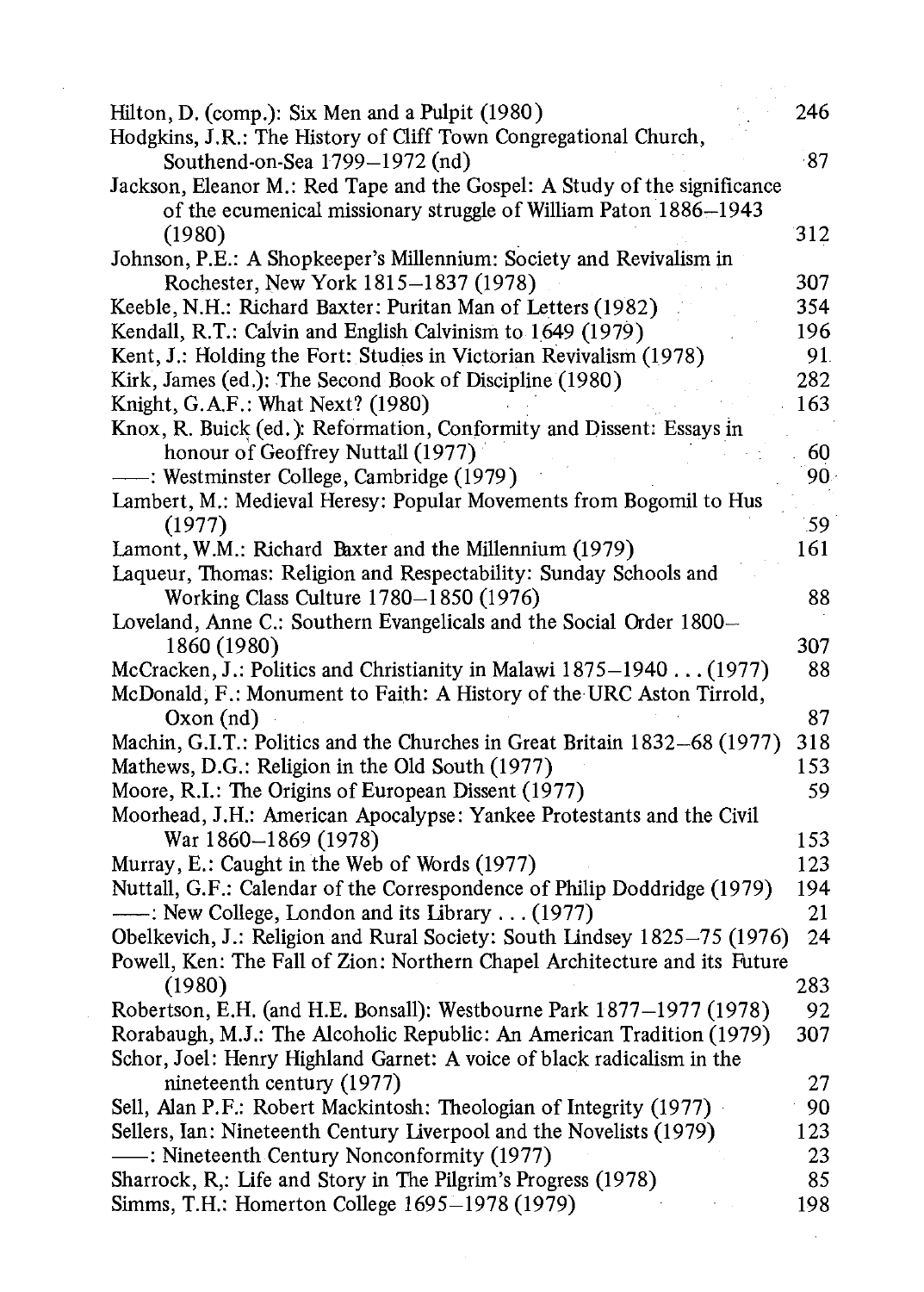| Stickleberger, E.: Calvin (1977)<br>Taylor, Jeremy (abridged by Lamb, Anne): The Rule and Exercise of Holy | 84             |
|------------------------------------------------------------------------------------------------------------|----------------|
| Living (1970)                                                                                              | 85             |
| Tolmie, M.: The Triumph of the Saints (1977)                                                               | 85             |
| Towill, E.S.: The Saints of Scotland (1978)                                                                | 58             |
| Tyrrell, I.R.: Sobering Up: From Temperance to Prohibition in Antebellum<br>America $1800 - 1860$ (1979)   | 307            |
| Walters, R.: The Antislavery Appeal: American Abolitionism after 1830                                      |                |
| (1976)                                                                                                     | 153            |
| Ward, W.R.: Theology, Sociology and Politics: The German Protestant Social                                 |                |
| Conscience 1890-1933 (1979)                                                                                | 200            |
| Watts, Michael R.: The Dissenters, vol. 1 (1978)                                                           | 117            |
| Wigley, John: The Rise and Fall of the Victorian Sunday (1980)                                             | 317            |
|                                                                                                            |                |
|                                                                                                            |                |
| Book of Common Order (1979)                                                                                | 120            |
| A History of the Methodist Church in Great Britain, vol. 2 (1978)                                          | 118            |
| Prayers for Sunday Services (1980)                                                                         | 284            |
|                                                                                                            |                |
| <i><b>SUBJECTS</b></i>                                                                                     |                |
| American Revivalism: Methodism, the New Dissent and American Revivalism<br>by R. Carwardine                | 46             |
| Asquith: The Formation of a Prime Minister by Clyde Binfield (1980                                         |                |
| lecture)                                                                                                   | 204            |
| Barrowe, Henry: Henry Barrowe's 'A True Description' 1589: a copy                                          |                |
| found at Cheshunt College by Stephen Orchard                                                               | 330            |
| Browne, Robert, and the Dilemma of Religious Dissent by Diane Willen                                       | 166            |
| [Cambridge] On the Appointment of a Pew-Opener by A.A. Smith                                               | 279            |
| Cromwell, Oliver: Peter Sterry, the Millennium and Oliver Cromwell by                                      |                |
| N.I. Matar                                                                                                 | 334            |
| Divine Service: A Precursor to Dr W.E. Orchard's Divine Service? by B.D.                                   |                |
| <b>Spinks</b>                                                                                              | 73             |
| Eclipse of Faith, The: Henry Rogers and, by Alan P.F. Sell                                                 | 128            |
| 'Evidences': The End of the 'Evidences': A Study in Nonconformist                                          |                |
|                                                                                                            |                |
| Theological Transition by Dale A. Johnson                                                                  | 62             |
| Fakenham Academy in 1845 by Stephen Orchard                                                                | 9              |
| Family, the place of, in a 'Felt' Religion by Clyde Binfield                                               | $\overline{2}$ |
| Gasquoine, Thomas, and the Origins of the Leicester Conference by                                          |                |
| M.D. Johnson                                                                                               | 345            |
| Gilbert's, George: Preaching Diary for 1784 and 1785 by N.S. Caplan                                        | 343            |
| Grove, Henry, a Note by F.H. Roper                                                                         | 147            |
| Hamilton, James and English Presbyterianism by R. Buick Knox                                               | 286            |
| Hell: 'The Hateful Mystery': Nonconformists and Hell by M.R. Watts                                         |                |
| $(1981)$ lecture)                                                                                          | 248            |
| Howe's, John, Eclectic Theism by Alan P.F. Sell                                                            | 187            |
|                                                                                                            |                |

 $\langle \cdot, \cdot \rangle$ 

ina<br>Lihat perangan

 $\sim 10^{-11}$